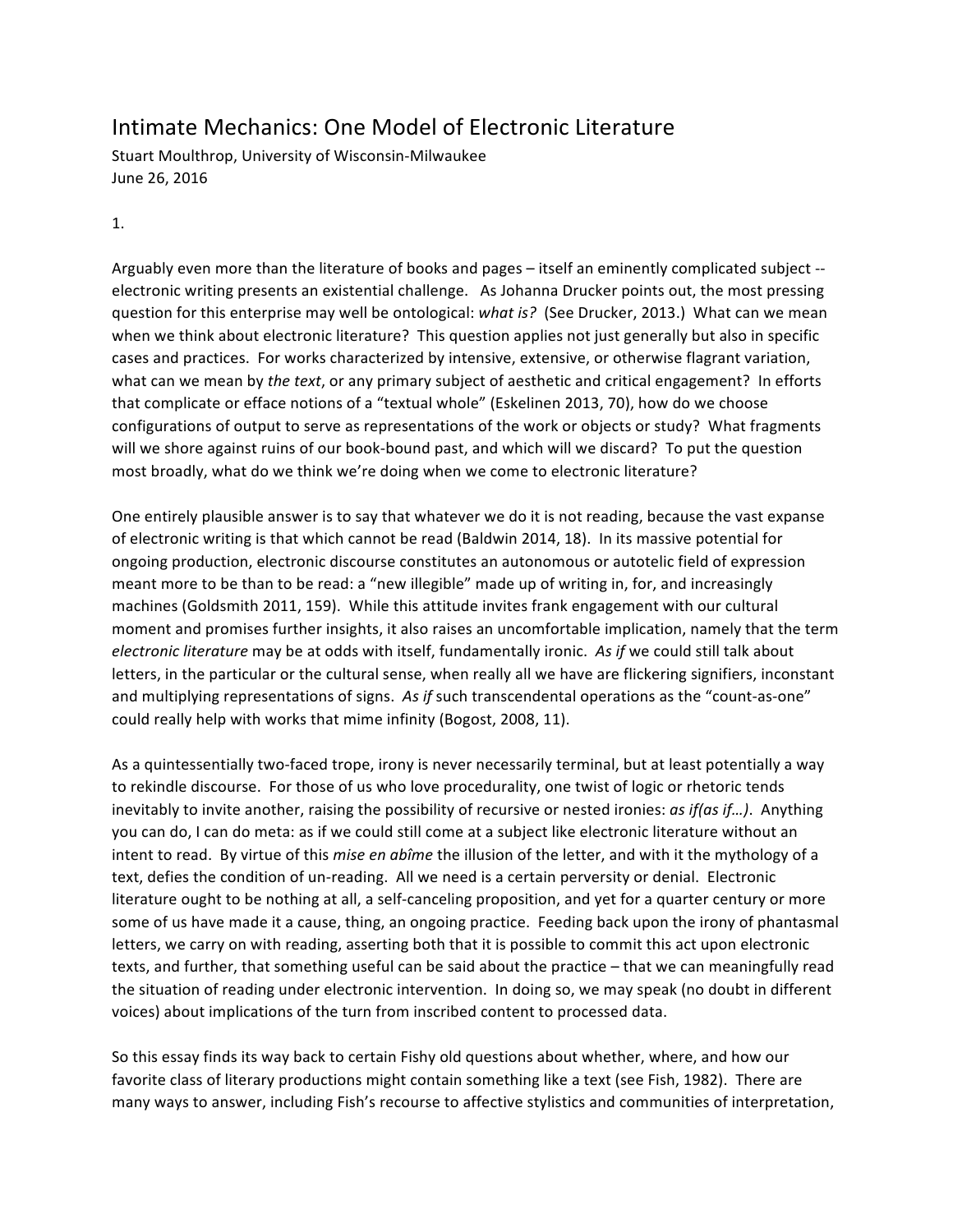both of which bear on electronic work. This essay perversely takes a different path, one that bends instead toward materiality, formalism, and even taxonomy. Formal models are perhaps inevitably irritating, but sometimes the itch is worth scratching. This paper proposes one way of understanding a particular signature of electronic literature, through the balance or imbalance between latent and manifest aspects of the work – between what we see and what we might subsequently get though further operation of the system. The effort suggests one way of mapping electronic literature – and of course *only one way* – an experiment designed for controversy. Though it will certainly be possible to deprecate the model proposed here, finding its flaws will hopefully advance a larger consideration of what electronic literature means in our disruptive, recursively ironic, quasi-illegible moment.

2.

Whether we choose the capacious scope of the "born digital" in the mission statement of the Electronic Literature Organization, or N.K. Hayles' notion of an expanding technological "literary" (Hayles, 2008, 4), or the more abstract domain of Aarseth's "ergodic" (Aarseth, 1997, 1), mechanical or computational writing usually involves a bifurcated textual situation, consisting both of a manifest array of words and other signs (what Aarseth calls *scripton*) and a functionally prior, often invisible, sometimes inaccessible system, comprising data and generative logic (*texton*). So when I see on some screen:

Tomorrow is another day.

I may actually be looking not at the personal expression of a certain writer, or even the corporate work of author and editor, but rather at the result of instructions submitted to a processor after having been composed in a notably different situation, for instance in some language like Twinescript:

(either: "Tomorrow","Thursday","Eternity") is (either: "another","not a","arguably a") (either: "Wednesday","day","disappointment").

Which is to say that in cybertext any given expression is always an implicit index of alternatives not presently expressed:

Thursday is not a Wednesday. Tomorrow is arguably a disappointment. Thursday is another Wednesday. Eternity is not a day.

What we see in any particular encounter is what the program yields only for a given iteration. So there is always more to cybertext than meets the momentary eye. Text implies context. In this example there are four words in the initial sentence, 14 in the revealed script, and 27 possible combinations of the terms. As we might paraphrase Hayles, the scriptonic dimension is relatively flat, while the textonic tends toward depth (see Hayles, 2004) -- or at least a folding-over or complication that suggests depth.

My lasting affection for scripton and texton, these twin, old-fashioned neologisms, demands at least explanation if not apology. Even their inventor no longer shares an attachment to these terms, having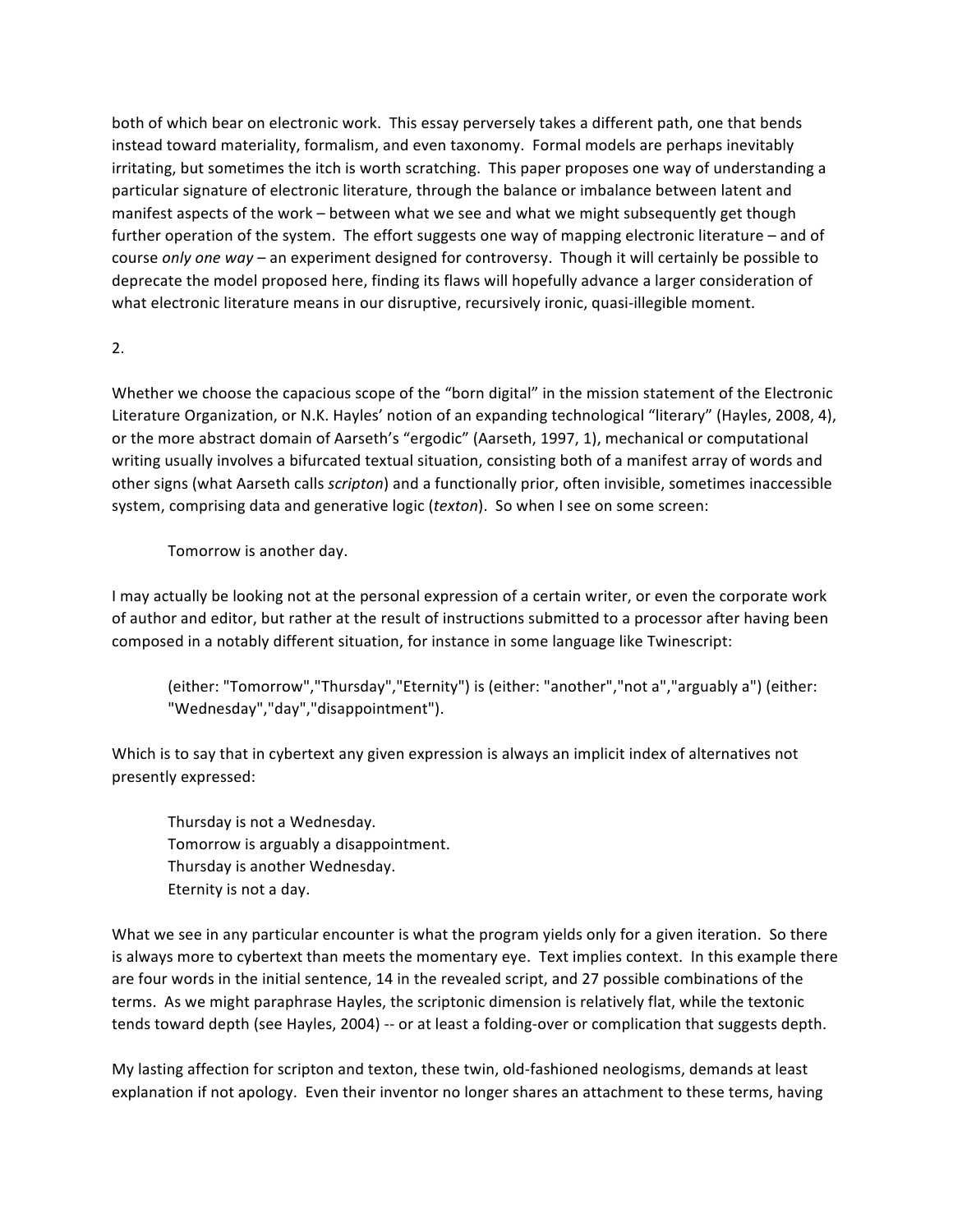long ago moved on to subtler and more sophisticated language. It may be that simple minds cleave to simplicity; or worse, this retrograde attachment may come down to nostalgia. I am perversely returning to a very early stage in our understanding of once-allegedly-new media, a moment in which I stubbornly find a sweet degree of clarity. I think there is good reason for this move but you may disagree. To be sure, backward hearkening should always be treated with suspicion, particularly in the old.

Something also needs to be said about the dualism of this binomial pair. Once upon a time, on an occasion for which I can no longer provide specifics, Hayles noted in some of my essays a tendency to slide away from any singular conclusion: a little too much of the hypertext writer, perhaps. In a moment of deep skepticism about false binaries I have come to understand her observation as praise. However, no such compliment can be paid to this essay, where I intend to be annoyingly insistent about the inherent dualism of electronic literature. Of course the texton/scripton binary can be falsified, both in its implicit differentiation of the electronic from pre-digital practices (all literature is deep) and in its application to newer practices (some code is actually quite shallow), to say nothing of its primary assertion – as we will see, there are important middle cases that blur the base distinction. Yet I do not think the asserted split between potentiality and expression can be dispensed with, however debatable it may be. We need to begin with integer values, zeroes and ones; though of course all absolute distinctions are subject to irony, as surely as falling bodies to gravity. Soon enough we will tumble into fractal ambiguities, but grant for a moment the illusion of distinction.

## 3.

As formal models go mine is very modest, with no multiple axes, intersecting circles, or semiotic squares. I am thinking about electronic literature as a continuum anchored by two poles, a simple line along which cases can be nominally arrayed. As always with such structures the most interesting instances lie between the extremes, and we will find our way to that middle space, but first we need to characterize the endpoints.

At one extreme of the line (bottom, left, *cis*, or however you choose to begin) are works that attempt to suppress texton in favor of scripton. In these works a body of writing is offered as either an equivalent to human authorship or literally as the work of some allegedly real individual. The attempt is Quixotic or ironic, since there is no question of succeeding, so these texts offer themselves naturally as extremities.

One early example of the type was *The Policeman's Beard is Half Constructed* (Chamberlain, 1984), a book featuring output from Racter, a text generator programmed in BASIC by William Chamberlain and Thomas Etter, early experimenters in linguistic computing. Far from trying to conceal machinic origins, Chamberlain credits the book to "the most highly developed artificial writer in the field of prose synthesis today." This attribution hides the fairly limited specifics of a primitive text generator -running in 64 kilobytes of memory -- behind a myth of post-human competence. "Racter can write original work without promptings from a human operator," Chamberlain reports on the flyleaf. This may be loosely accurate, but the appropriateness of the word write is ultimately debatable. Cinematic tropes from *Tron* and *War Games* notwithstanding, no computer of 1984 could set out to compose a book. Racter provided various output files that were tuned, crafted, and framed by Chamberlain into a commercial product. Intended for a broad popular market, the book does not include source code for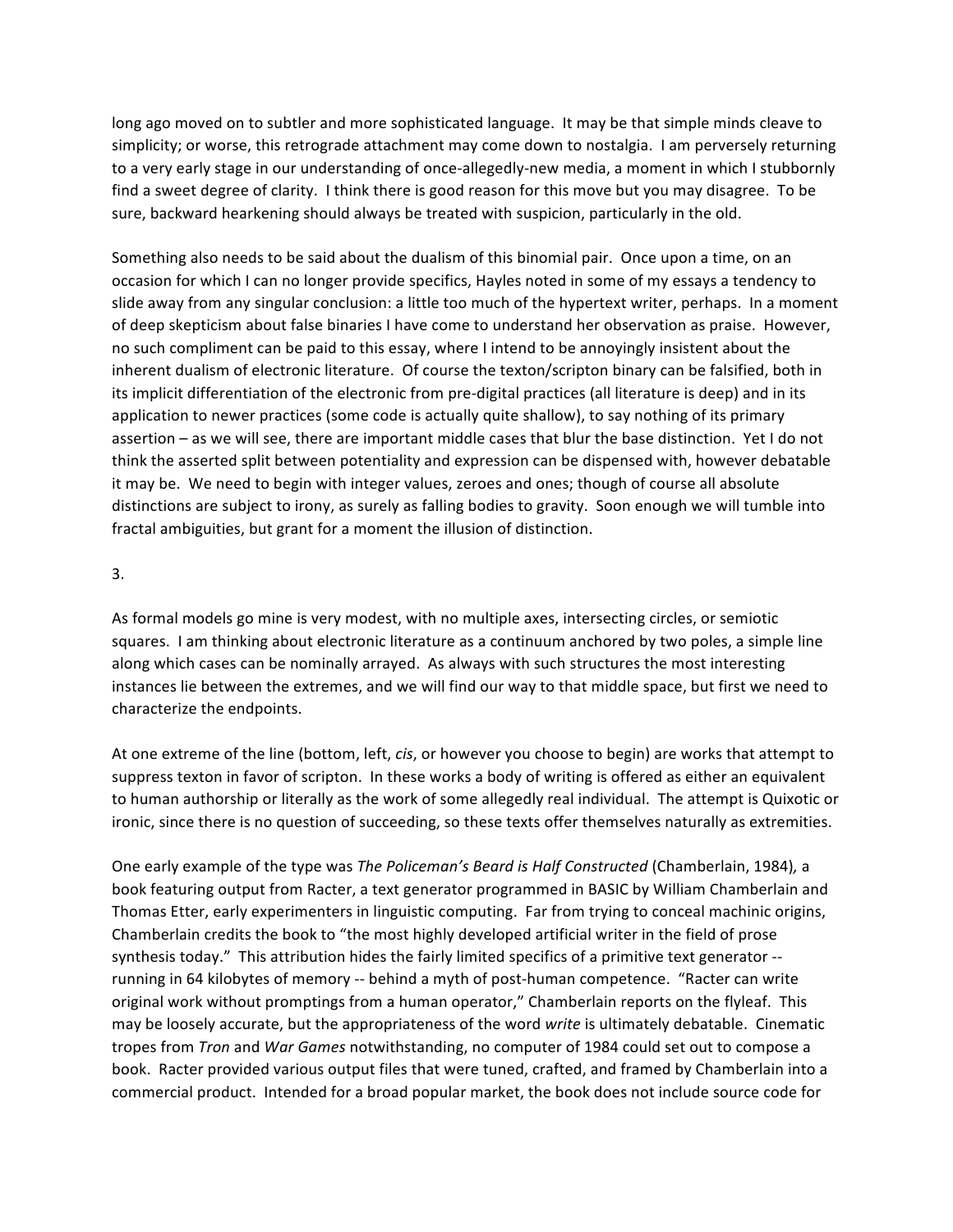Racter, though Chamberlain does offer a brief but interesting account of the compositional process. These notes aside, the book is playfully offered as *fait accompli*, the literary achievement of an "artificial writer." 

An even clearer limit case arrived about a quarter century later with the notorious *Issue 1* hoax by Steven McLaughlin and Jim Carpenter (see Goldsmith, 2008). This work, distributed over the Internet in Portable Document Format, purports to be an anthology of poems from 3,164 human authors. In fact it is a collection of plausibly poetic texts generated by computer program. Now that the prank has been debunked, *Issue 1* seems only slightly different than *Policeman's Beard* – a work of machine output playfully or polemically passed off as conventional writing. In its initial presentation, however, the computational origins of the work were deliberately suppressed. Though the pretense was more concerted in this case, both *Issue 1* and *Policeman's Beard* feature artful misdirection or deception. Both projects eclipse an underlying logical procedure in favor of its output, elevating the scriptonic over the textonic. Acknowledging the element of pretense in these cases, we might call works of this sort *pseudo-literature*. They pretend to be something they are not, namely, the product of an older form of literary production which they disrupt or displace.

At the opposite end of the range are works with similarly vexed relations between texton and scripton, though in inverse relationship. In works of this type the product of linguistic computation is offered as an ostensibly readable text, but in circumstances that render engagement more or less irrelevant. It can be argued that in these cases the generative logic or underlying program becomes ultimately a primary focus of attention.

Perhaps the most definitive example of this type is Nick Montfort and Stephanie Strickland's Sea and *Spar Between* (2010), an elegant system that generates more than 227 trillion four-line stanzas by decomposing and re-mixing words sampled from the poems of Emily Dickinson and Herman Melville's *Moby-Dick.* Operating on the same ten-to-the-fourteenth scale as Raymond Queneau's *Cent mille milliards de poèmes* (1961), *Sea and Spar Between* combines the conceptual agenda of potential literature with the open-source ethos of software culture.

The work explicitly calls attention to the priority of texton over scripton. After the work's initial appearance, Montfort and Strickland published "Cut to Fit the Tool-Spun Course," a detailed annotation of the underlying code as an explicit invitation to later writers to continue their literary experiment:

- // Although our project mainly engages computation, two book-length works,
- // and the small-scale collaboration of two authors, we recognize the
- // potential of the network to foster different sorts of work and new,
- // radical collaborations. By offering Sea and Spar Between explicitly as
- // free software, we make it clear that authors and programmers can take from
- // it anything they find useful, just as we reworked and remixed *Moby-Dick*
- // with the poems of Emily Dickinson. (Montfort and Strickland, 2013, Lines 92-98)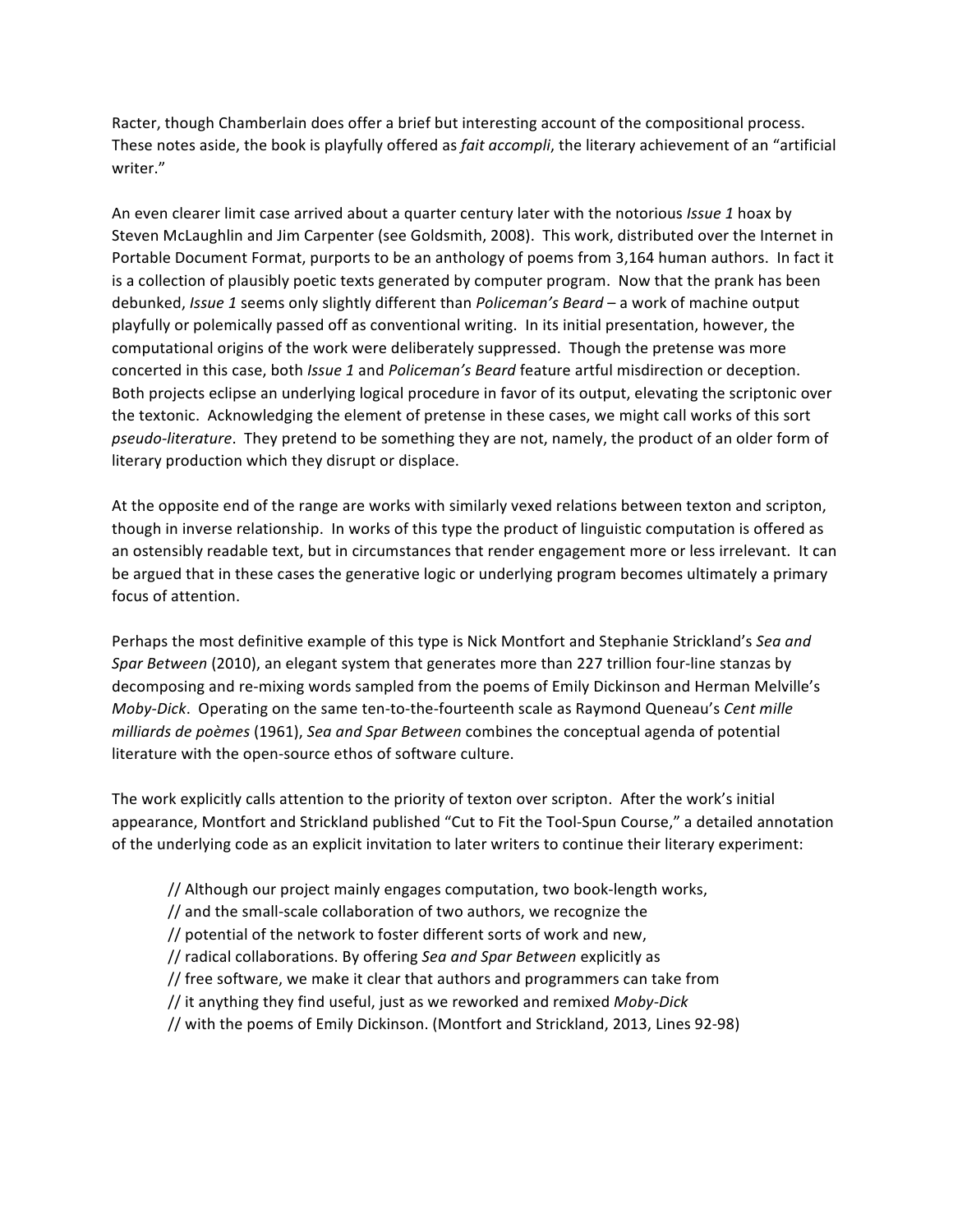Along with the genuine sincerity of this appeal for the freedom of software, there is also a certain irony involved. Though the authors offer their project as a new way to "read" traditional writing (lines 311-322), the subject of reading in this effort is notably complicated. The scriptonic output of *Sea and Spar Between* can be read, in the usual sense of the word, only in tiny, localized samples, and it is absolutely unreadable in any total sense. The fourteenth power of ten is in a literal sense extremely large, marking a limit of both human and mechanical capacity. Allowing a second or so for minimal scanning, to pass a human eye over every stanza would take millions of years. Likewise, at least for the moment, no text scaled in trillions can be feasibly treated in the aggregate *even by a computer*. If we postulate nothing more than processing and storing each possible stanza, a unit operation that might take a millisecond or two, a complete compilation would still take thousands of years. Like Cent mille milliards de poèmes, Sea and Spar seems designed to register the exhaustion that comes with possibility. It is the endless nightmare of completists, and in a sense the end of the line for a certain kind of reading. In fact, we are invited to step off that old line and onto a new one. The only way to come at the general properties of the work is to examine its underlying code, a fact clearly acknowledged in "Cut to Fit the Tool-Spun Course."

Even when the output text is held to more manageable terms, texton tends to dominate in works of this type. Montfort's generated novel *World Clock* (2014) contains a much more convenient array of 144,000 formulaic paragraphs, cut to a more generous yet recognizably tool-spun course:

It is now as it happens 10:45 in the Vatican. In some decrepit yet nestlike edifice a person named Yonas, who is of completely average stature, reads a stained envelope. He frowns a slight frown.

It is now precisely 11:46 in Kaliningrad. In some cookie-cutter yet decent accommodation an individual known as Kirubel, who is no larger or smaller than one would expect, reads a wrinkled contract. He chews a fingernail.

It is now only a moment before 10:47 in Madrid. In some tidy residence a person named Mahlet, who is quite sizable and imposing, reads the warning message from a recipe clipping. She scratches one ear. (Montfort, 2014, 97)

And so on for many more pages. The underlying concept of this work is profoundly horological: each paragraph describes the action that unfolds in a particular point on Earth at one minute of a given day. There is a clockwork regularity to the paragraphs, which are all generated from a template that seems to go something like this:

It is now [adverb/phrase] [localized hour and minute] in [location]. In some [adjectival phrase] [kind of dwelling] [a or an] [word for human being] [participial adjective equivalent to named] [*name*] [**reads** *some text*]. [*Personal pronoun*] [*second action*].

As in Sea and Spar Between, a trenchant irony is applied to the subject of reading. At every minute of Montfort's planetary day, someone somewhere reads something. The word *reads* occurs in the second sentence of every modular paragraph. And yet, what does it mean to read *World Clock*? A dedicated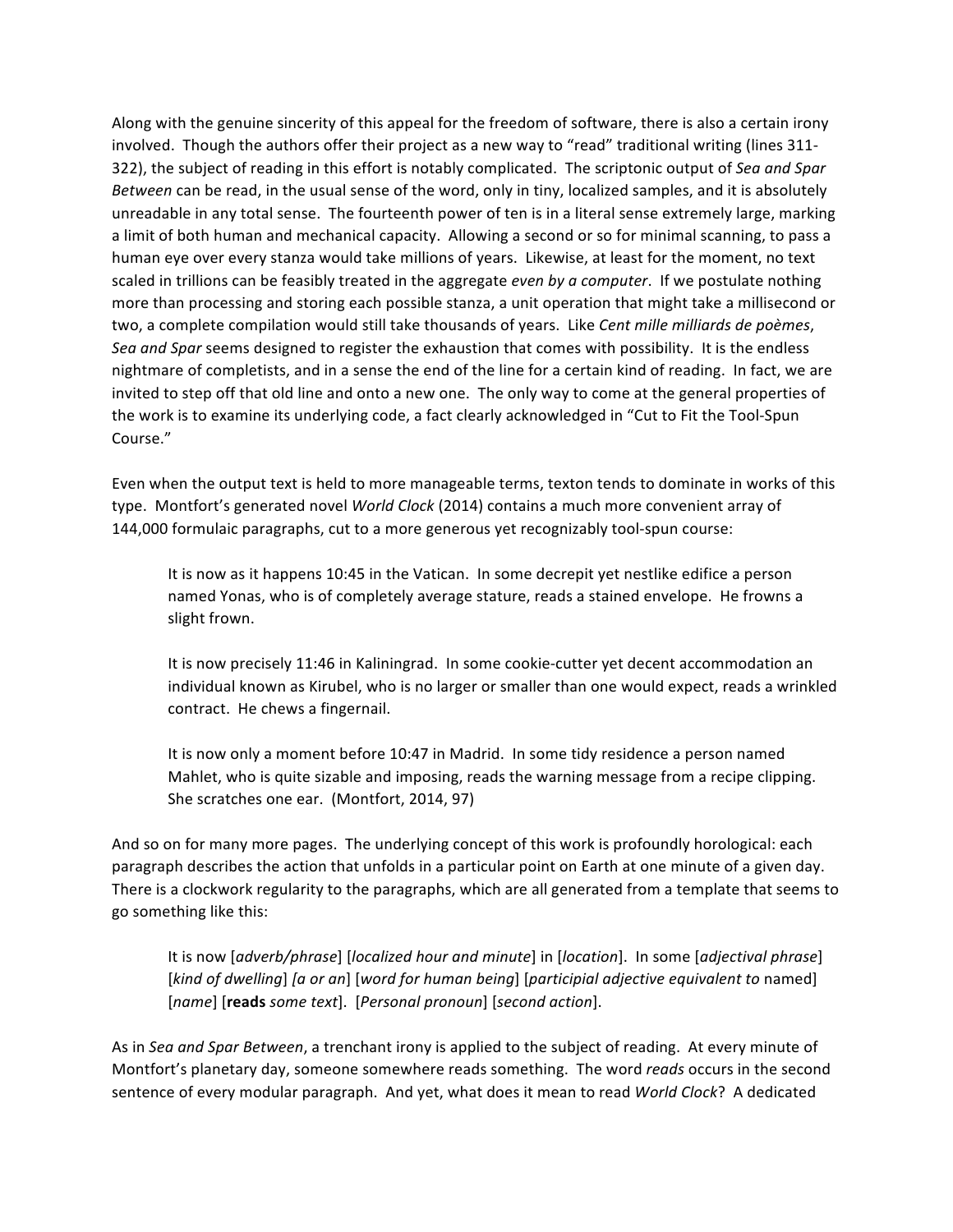researcher, or perhaps a crowd-sourced team, might plow through Montfort's text exhaustively. Yet aside from obsessiveness, the perversities of social media, or some kind of bet, it is hard to imagine a motive for this project. To someone versed in devious and paranoid fictions, a long read might be justified if one of the 144,000 paragraphs somehow broke from the generative algorithm, subtly or flagrantly. This lure could be even stronger if the book were produced in multiple, variant print runs; though it is easy to see how such a stunt might degenerate from the psychedelic spectrum of *Gravity's Rainbow* to a dismal Dan Brown.

In any event, Montfort was apparently uninterested in such material pranksterism and more concerned with an absolutely regular, world-spanning narrative. There would appear to be no anomalous minute in his World Reading Day. Thus the paragraphs of this scripton-novel are mainly of interest in the way they reveal the underlying structure of the algorithm, and like the swarming stanzas of *Sea and Spar Between*, they seem more textural than textual. The contents of the book may certainly be read in a conventional sense, but not likely. We can derive equivalent charm from scanning and sampling with no risk to overall understanding. The program code that governed output – or its basic scheme approximated in the sketch above – seems of greater salience than any particular expression it may produce. In fact, once we register the invariance of the word *reads* we have probably unpacked a large part of the book's message. This is not to deny the book's unique, odd charm, which may be easier to recognize if one is less attached to old ways of thinking.

We might call works at this end of our continuum *para-literature*, since they offer a text for understanding and manipulation (and indeed for derivative work), but this text is not the traditional *content* of the work, rather it is the code from which the output is generated. Again, the distinction between means and ends seems worth emphasizing. In many instances code is intelligible by humans and thus at least affiliated to natural language. Yet as Alexander Galloway observes, computer code is "hyperlinguistic," functionally and ontologically apart (Galloway 2004, 165). Unlike ordinary prose or poetry, which according to W.H. Auden "makes nothing happen" (Auden, 1979, 248), code implies all manner of happenings. Code is doomed to execution.

This is probably a good place once again to question the neat dualism of my linear array. Perhaps the line can be blurred. In the case of pseudo-literature, would the application of human editing render what I am calling scripton into something more like ordinary, hand-made writing? If scripton effaces texton completely, do we return to a more conventional scene of writing? Or to approach from the other direction, when the code of "Sea and Spar" is published, does texton become scripton? For that matter, assuming Mr. Auden knew a thing or two about irony, can we really say that poetry *hors d'ordinateur* makes nothing happen? Much depends on what we want to happen. In any event, these questions demonstrate that no dualism can stand. Nature abhors a vacuum (and, as we age, a synapse). Every binary is a lie. What matters is not so much the endpoints but the stretch of space they imply, with all those ambguous bits in between.

4.

So having entertained some debatable claims about extremes, we can now turn to the far more interesting middle space, where we find neither pseudo- nor para-literature but a diverse population of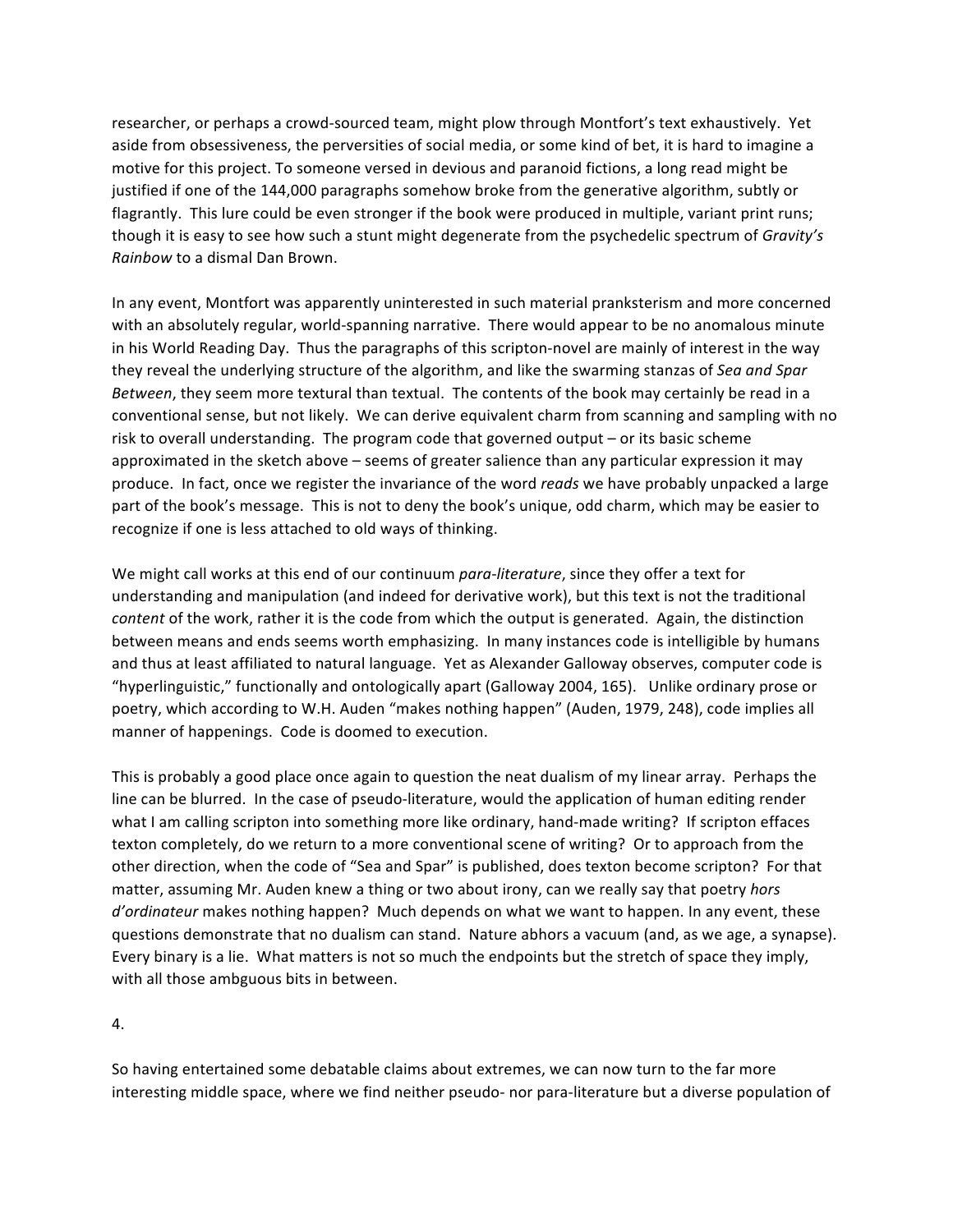works making up electronic literature as we generally know it. This domain comprises mixed cases where both scripton and texton exercise significant claim on readers' attention with neither completely displacing the other. There are of course many ways to embody this dynamic, and a truly comprehensive model of electronic literature would need to account for a very large number of variations. Since this model is meant primarily as a clay-pigeonish thought experiment, I will touch briefly on just a few.

Taroko Gorge, the oft-permuted poetry generator originated by Montfort and reworked by a growing list of co-conspirators, belongs to this middle region, though we may find it closer to the *para* than the pseudo end of the line. As with Sea and Spar Between, Montfort reveals and distributes his code and invites others to create new versions by altering the original data sets and/or generative logic. This procedure puts strong emphasis on the textonic, but each variation is strongly marked by subject or theme (postmodern theory, gourmandizing, Harry Potter slash fiction, Star Trek's George Takei, among others). Thus the scriptonic element retains significant interest even though the generator's unending operation ultimately inclines the reading experience strongly toward the textural. J.R. Carpenter's *Generation(s)* and Montfort's #!, collections of generated poetry that juxtapose scriptonic output with textonic instructions, offer code/poem diptychs that invite readers to consider both elements in parallel. They strike the balance between potential and expression with even sharper clarity.

Moving further still into the miscible middle we find works like Mez Breeze's *cross.ova.ing ][4rm.blog.2.log][\_*, Talan Memmott's *Lexia to Perplexia*, and my own *Under Language*, where scriptonic expression fuses with the vocabulary and syntax of computational code. In these examples we might see an attempt to blur or collapse Aarseth's primal pair through verbal hybridization. (*Under Language*) is designed to explore this hybridization.) Notably Memmott's work and my own also involve a repeated element of user selection or input, the "non-trivial" effort Aarseth called out as a major signature of cybertext. These works fuse texton and scripton by implicating both in an ongoing pattern of development, or in the somewhat dubious old term, interaction.

Introducing ergodic operation brings us to works in which the intercourse of expression and potential literally becomes a matter of play, even that kind of structured play called a game. While not all works in the promiscuous middle of electronic literature are identified as games, many are, from Jason Nelson's Game Game Game and Again Game to Mark Marino's Living Will and Emily Short's Bronze. If the point of a capacious middle space is variety, it may not be wise to look for a typifying case. There are many ways to occupy the zone between pseudo- and para-literature, and indeed not all of them involve game play or ergodics. However, the fusion of story and game seems particularly worthy of discussion, particularly as it is practiced in one of electronic literature's more recent arrivals, the growing array of Twine games. For the admittedly experimental purposes of this paper these games seem particularly significant – though that is hardly the limit of their importance.

Twine games are themselves fundamentally cross-bred, combining elements of hypertext, procedural fiction, and text adventure. Their base software, the open-source authoring system created by Chris Klimas in 2009, has many features of a hypertext platform, including node-to-node links and representation of textual structure by means of a directed graph. Twine games may be exported in a very popular hypertext format, as Javascript-enriched Hypertext Markup Language. However, many if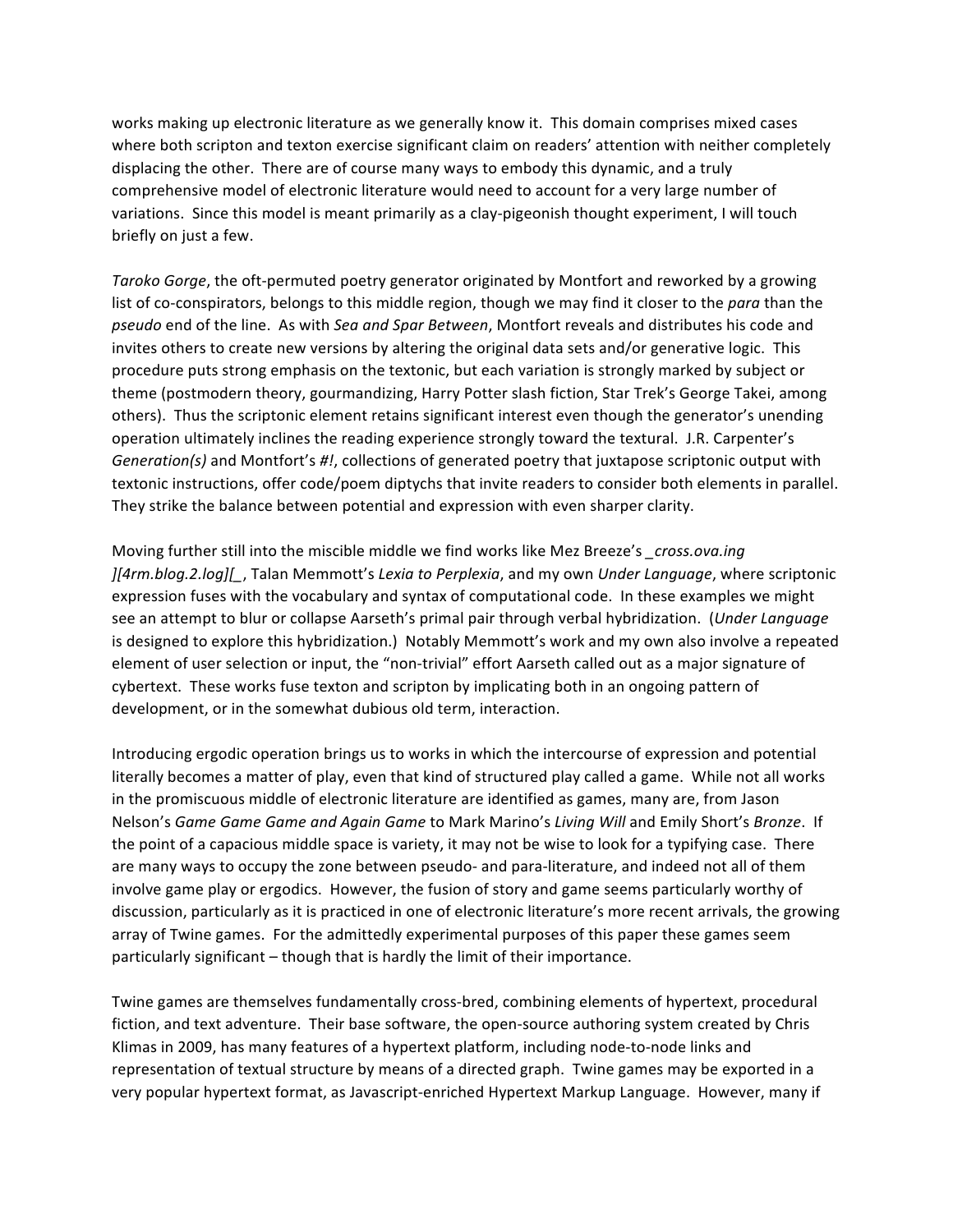not most Twine writers think of their works not as hypertext fictions but as games – even perhaps contentiously as *videogames* -- thus the title of the important first compendium of Twine writing, Merritt Kopas' *Videogames for Humans* (Kopas, 2015). Thus also the acute and generally ugly controversy called Gamergate, which erupted out of a personal and professional dispute about *Depression Quest*, a Twine game by Zoe Quinn and Patrick Lindsey (see Hudson, 2014).

Though *Depression Quest* has received considerable attention, it is only one among many substantial examples of the form, which range from the visionary (Porpentine's *Howling Dogs*) to the polemical (Anna Anthropy's *Hunt for the Gay Planet*) to the satiric (Porpentine's *Ultra Business Tycoon III*). Contrasting Twine games to the kinetic, graphical, and generally violent entertainments most people associate with videogames, the game critic Cara Ellison suggests Twine works may allow us to explore "mechanics of intimacy," an approach to human experience not well served in the commercial mainstream (Hudson, 2014).

Deep explorations of conscience, consciousness, personal relations, and other matters plausibly associated with "intimacy" have been major literary concerns for a very long time, perhaps since the invention of writing. The "mechanics" by which these phenomena may be represented have seen considerable advancement from Sappho to Shakespeare to Kathy Acker. Even in the much younger area of electronic literature, there is a distinct history of works that pursue readerly encounters with textual others, from Steve Meretzky's *Mind Forever Voyaging* to Aaron Reed's *Blue Lacuna* in the interactive fiction field, and from Michael Joyce's *afternoon* to Deena Larsen's *Samplers* on the hypertext side of the house. Since Twine games inherit at least implicitly from both families, they seem indeed ideal venues for Ellison's mechanics of intimacy. Her concept could and should be the subject of further exploration in its own right. For purposes of this discussion, however, I will shirk that labor in favor of a problem more closely related to the dynamics of texton and scripton  $-$  a notion I call, with apologies to Ellison, the *intimacy of mechanics*.

With a certain risk of controversy, it is possible to see Twine games as an evolution from literary hypertext in the late 1980s. I make this claim with the understanding that Twine writers may neither invite nor accept the affiliation, since on occasion some of them have separated themselves from the earlier generation's ill-conceived embrace of academia and commercialism, and possibly some of our creative practices as well (see Porpentine, 2012 and Squinkifer, n.d.). In all sincerity, respect is always owed to those who want to re-write history and show the elders their mistakes. Art moves by difference. Still, there might be an instructive contrast between the Twine moment of the new century and what happened before. Hypertext writers once claimed of their work, "this is not a game" (McDaid, 1993); or more confusingly, "this is not not a game" (Moulthrop, 1999). In no such thrall to binaries, Twine writers dispense with these negations. Many of them believe they are making games even when in strictest terms they may not be. They are comfortable in their ludic identity even as they suffer outrageous attacks from those who would deny their right to play in game space. Twine writers like Porpentine, Anthropy, Quinn, and Kopas stand up to that pressure, often heroically.

This resistance is very important. Writing at the end of the previous century, Janet Murray described early experiments in digital literature, at least those that involved storytelling, as "incunabula" (Murray 1997, 66), characteristic of an infant art not yet out of its cradle. The Twine moment suggests a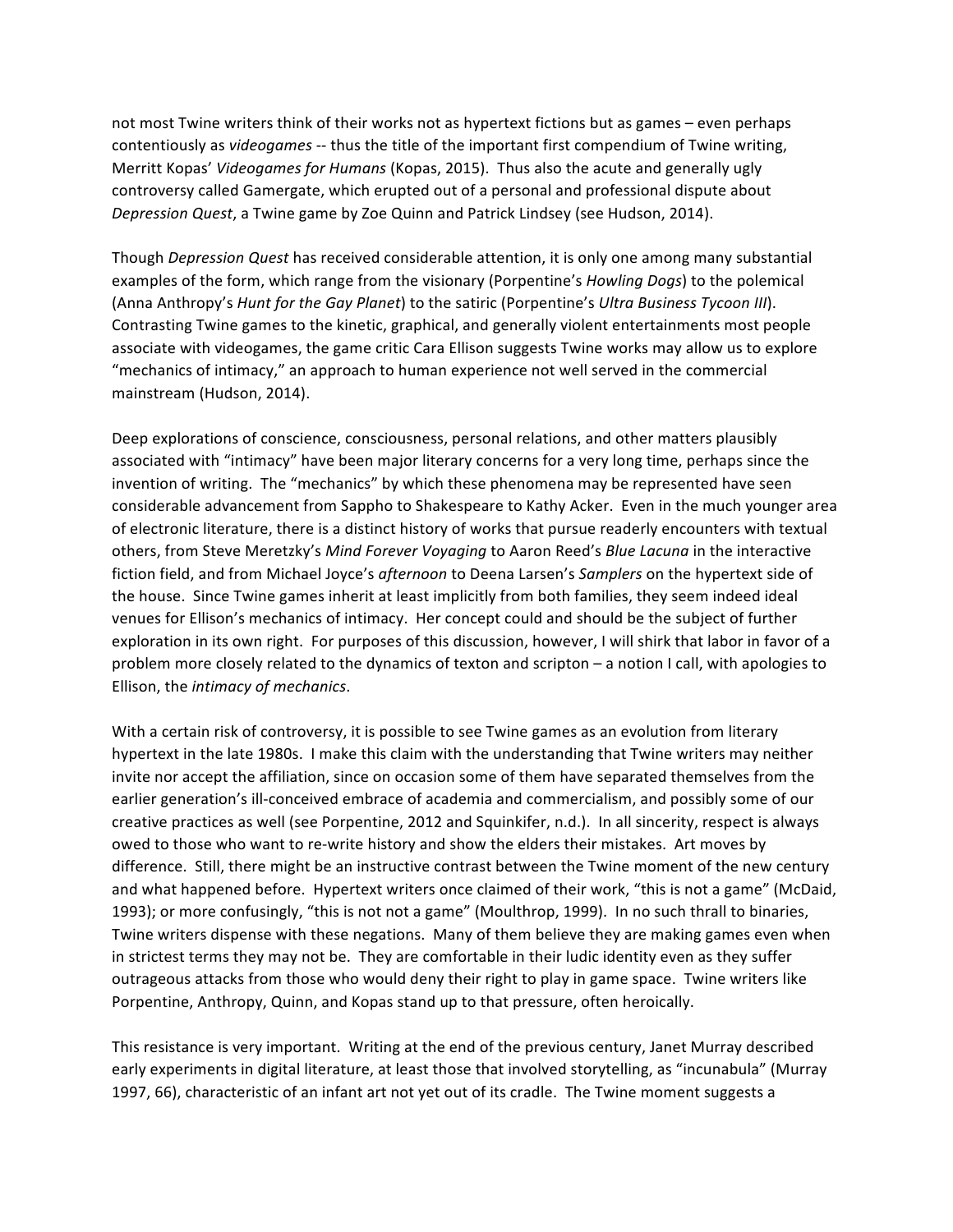measure of progress from this early stage -- at the very least a more upright and engaged posture. Shelley Jackson once memorably observed, "hypertext doesn't know where it's going" (Jackson, n.d.). She was talking about form and ethos, not cultural politics, though it is tempting to twist her words in that direction, if only to emphasize how much has changed. The writers who now build on hypertextual procedure have a much more definite agenda. They appear to know where they want to go, though the problem of making new art into a sustainable practice haunts them as much as it did their precursors. Their return to the story/game problem implies a working-through of earlier issues, if not clear dialectical progress. Their willing embrace of the ludic also signifies an ability to stand among and against hegemonic interests like the videogame industry.

Even as it brings controversy and calumny, the text-game insurgency also affords a clearer understanding of what is at stake in electronic literature. *Intimacy of mechanics* – the constitution of the work as a balance between the expressiveness of story and the logic of game – may be more than a willful distortion of Ellison's important phrase. Among other things, it suggest that what Alexander Galloway calls *allegorithm* may be as important in Twine games like *Howling Dogs* as in triple-A properties like *Civilization*. Considering the effects of that game, Galloway writes:

The gamer is... learning, internalizing, and becoming intimate with a massive, multipart, global algorithm. To play the game means to play the code of the game. To win means to know the system. And thus to *interpret* a game means to interpret its algorithm (to discover its parallel "allegorithm").  $(Galloway 2006, 90-91)$ 

This insight offers an intriguing way to unpack the *intimacy of mechanics* as the cognitive response of a game player, or by extension any ergodic operator, to the constraints, affordances, and logics gradually made evident through repeated encounters. Galloway's fusion of allegory and algorithm points to what he calls an emergent "allegory of control" in digital media: "It is about knowing systems and knowing code, or, I should say, about knowing the system and knowing the code" (91). If we took this statement literally we would have to confine ourselves to para-literature, where the code dominates. But there are other possibilities for electronic literature just as there are for game design – other subjects of attention besides a specific body of code.

Very few players of *Civilization* ever see source code for the game, which for most versions remains protected intellectual property. Since they operate in a radically different, open-source context, the code bases of Twine games (and indeed of Twine itself) are much more readily accessible for those who wish to see them. Nonetheless, most players of a Twine game at least initially perceive the textonic mainly or wholly through variations of scripton. In *Howling Dogs*, for instance, we find ourselves repeatedly in a nightmarish place:

A room of dark metal. Fluorescent lights embedded in the ceiling.

The activity room is in the north wall. The lavatory entrance, west, next to the trash disposal and the nutrient dispensers. The sanity room is in the east wall.

Her photograph is pinned to the side of your bunk. A red LCD reads 367 a few inches over.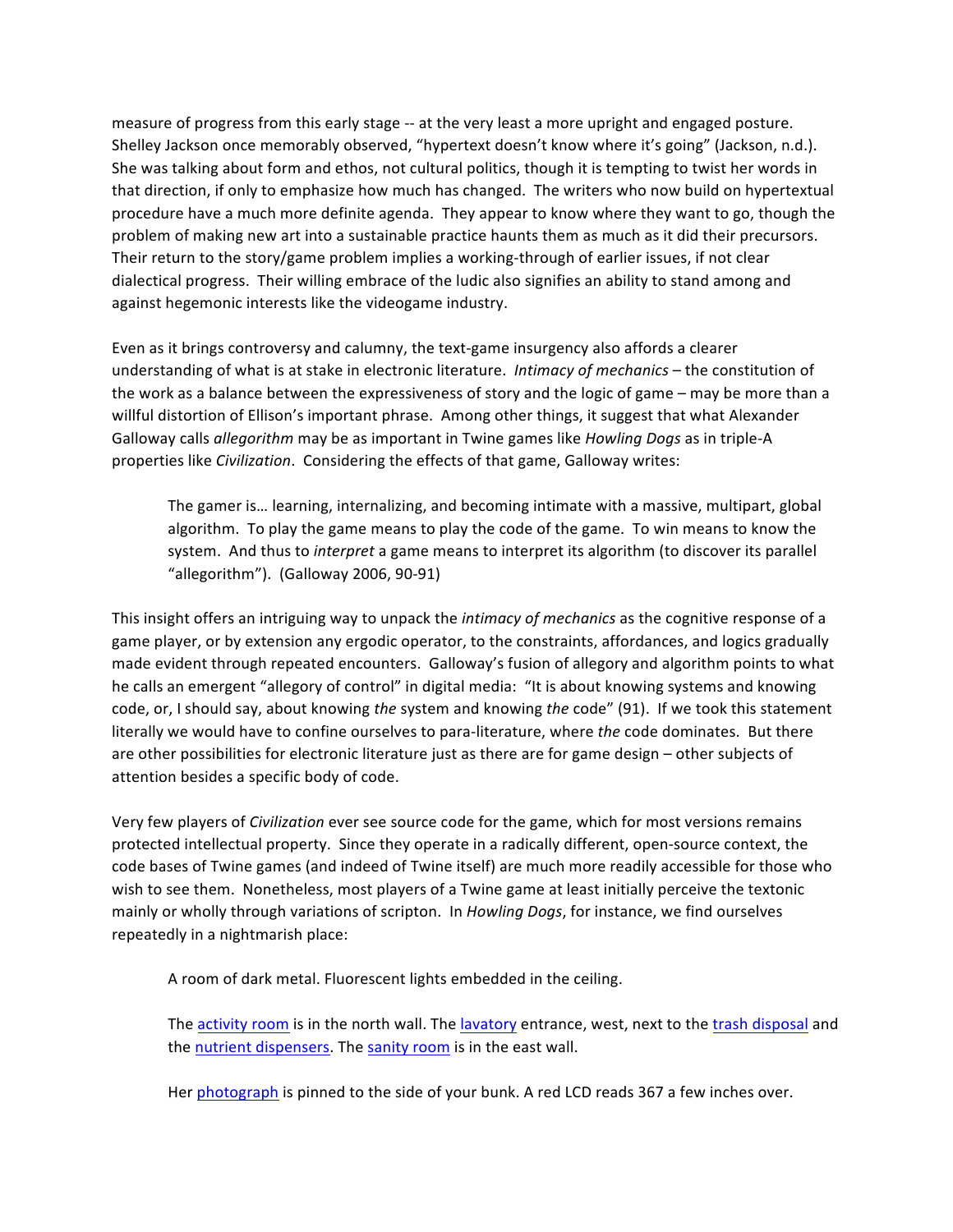As play unfolds, we learn that the "activity room" contains a hallucinogenic virtual-reality rig through which we can explore other narrative dimensions; but the device only becomes accessible if we first visit the "nutrient dispensers" and perform a fixed ritual of eating and drinking. We may also notice, after each session in the activity room, that the LCD display has advanced by one – registering another day in captivity, or in its allegorithmic reading, an iteration of the pattern of survival and impossible escape implicit in the carceral logic of the game.

Galloway's *allegorithm* and its implied allegory of control (what in another moment we might have called paranoia) raises intriguing possibilities for critical understanding of electronic literature. We might seek out various ways in which these works educate the reader about the linkage and interplay of story content and underlying logic, and how ludic imperatives of measured performance and differential outcomes shape an understanding of conditional structure and its possibilities. However, a direct application of Galloway's concept would implicitly equate certain kinds of electronic literature with games. As the Twine creators know, that identification may be dubious and is always fraught.

Even though they are called games, Twine works break in important ways from the mainstream market for routinized play. To continue with our example, *Howling Dogs* lacks many of the standard qualifications of a computer game. It has no overt scoring system. It has several conclusions or "final responses," in Montfort's term (Montfort 2007, 210), but these are not clearly demarcated as successful or unsuccessful. There are rules – the player must eat and drink before using the visor – but once we are off in psychedelic space, the experience is much more like literary hypertext than the more executive idiom of the adventure game. So while the general concept of the allegorithm may have some value for electronic literature, we should be wary of overly literal application.

There is also another major ground of difference between *Howling Dogs* and *Civilization*, or between Twine games and Triple-A commercial products. As Kopas points out in her introduction to Videogames *for Humans*, Twine is an invitingly intimate medium – and more than that: "Twine is unique because it is at once a medium, form, and community "(12). Further:

[Twine's importance goes beyond the work produced by the most visible, recognized creators. Twine showed me that people who weren't interested in becoming "game developers" or "game designers" themselves could use games to tell important, personal stories. (8)

By contrast, it took a team of expert programmers and designers to create the original *Civilization*. Subsequent iterations of the game are the work of a small but robust studio backed by major corporate interests (Leonard Nimoy's voice-overs in *Civilization* V suggest a high level of production value, if not production budget). Twine games occupy a very different cultural universe:

To see what's really exciting in videogames, we have to look at the fringes. From personal experiences of mental illness, to contracting with dark powers, to cruising at gay bars, to the adventures of space banditas in the far future and the experience of being a pregnant mermaid, the games in this book should be refreshing to anyone interested in the potential of interactive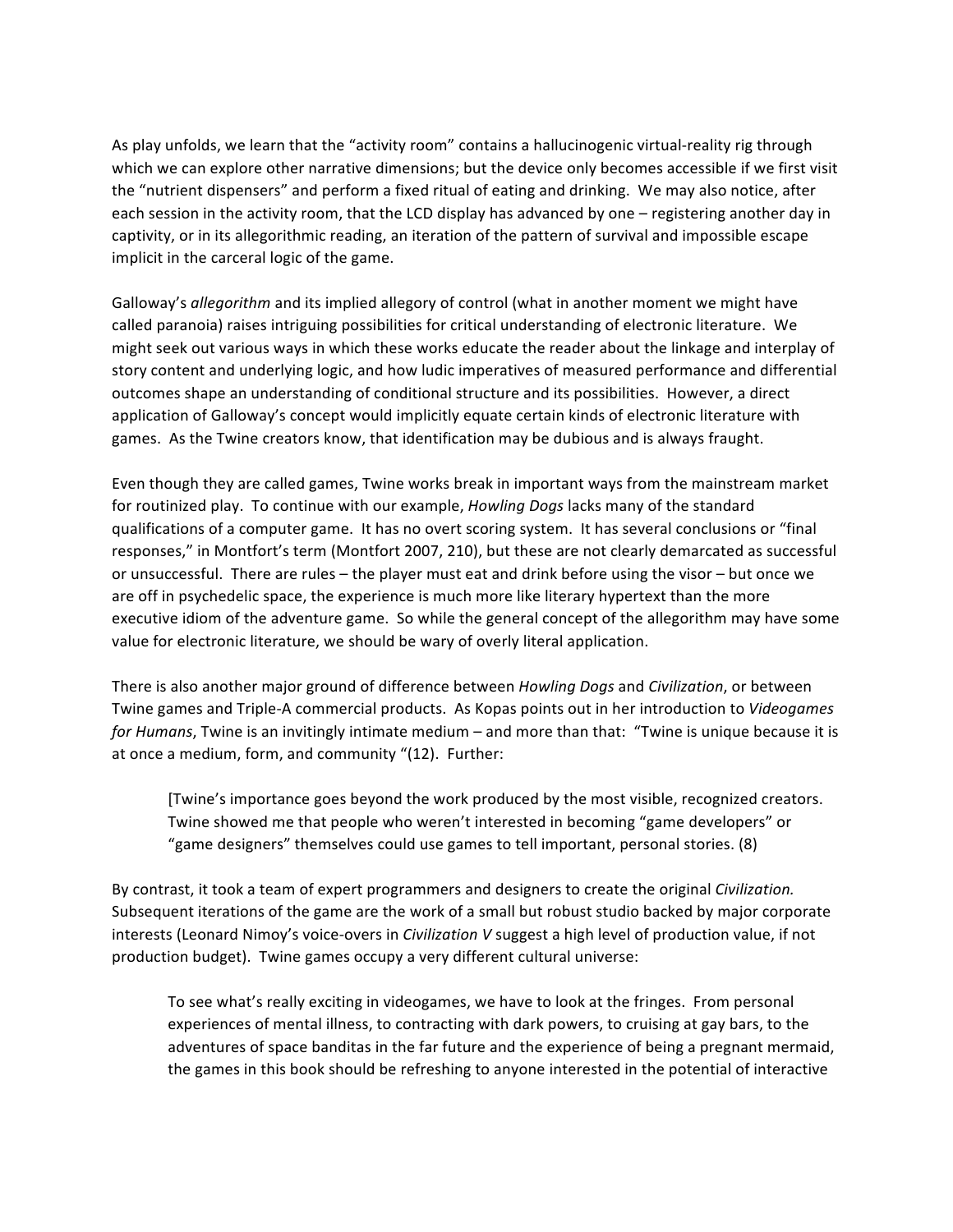narrative but tired of games about grim antiheroes and Tolkien-obsessed fantasy settings. (Kopas 2015, 15)

In the way of interactive fictions before them, Twine games are often solo projects. Like hypertext fictions, they tend to be written by people "at the fringes" though in the hypertext days those margins were often just the hinterlands of academia. Twine writers tend to come from rougher patches of cultural turf defined by neural and sexual nonconformity, gender dysphoria, and that key front of cultural struggle that is queer identity.

As Kopas points out, Twine is an inviting, community-forming platform offering the possibility of expression and recognition, if not repair of the world. Basics of composition in Twine can be acquired in a few short sessions and further sophistication can be developed through experiment, practice, and robust online sources. In Twine games  $-$  as perhaps in other middle-cases along my continuum – the "allegory of control" may thus extend beyond cognition and recognition to active manipulation and authorship. To be sure, something similar happens in mainstream videogames through the practice of game modding, but generally speaking modding is more arduous than writing a ludic text in Twine. Twine games exemplify the intimacy of mechanics, and as both Kopas and Hudson point out, they suggest an emerging art practice that is much more invested in individual expression than in hierarchies of market-driven entertainment.

## 5.

There is to be sure a significant risk of misrepresentation in any selection from a diverse field of production, or indeed in setting boundaries for that field in the first place. This criticism could be applied both to the necessarily tiny sample of Twine output offered here, and more significantly to the focus on Twine games themselves. Concentrating on an intensively ergodic genre like turn-based games diverts attention from other works where user participation may be differently conceived. It also reflects a bias toward narrative that may need correction, since electronic literature contains a much wider diversity of genres and approaches. Can we find a place on the scriptonic-textonic spectrum for a work that is neither straightforwardly narrative nor conventionally ergodic? What could such a work reveal when set in contrast to Twine games?

For this final test case we might turn to David O'Reilly's taxonomically baffling effort, *Mountain* (O'Reilly, 2014). Placing this work on the electronic-literature spectrum may seem an odd move, but it is equally hard to place the product elsewhere, for instance in the design space of video games. O'Reilly is a digital animator known for simulations of videogames, and *Mountain* is distributed through independentgaming channels, so the project has drawn attention from the game community – though mainly in the form of puzzlement. In a playful attempt to fit his work into commercial categories, O'Reilly lists its genre as "Mountain Simulator, Relax em' up, Art Horror etc " (O'Reilly, 2014). The last of these categories is pure invention, the second a parody of the *beat-em-up* genre that, while obscure, may not be entirely fictional (Bogost's *Slow Year* games are also quite mellow). Only the first is really meaningful -- though a case might be made for "etc."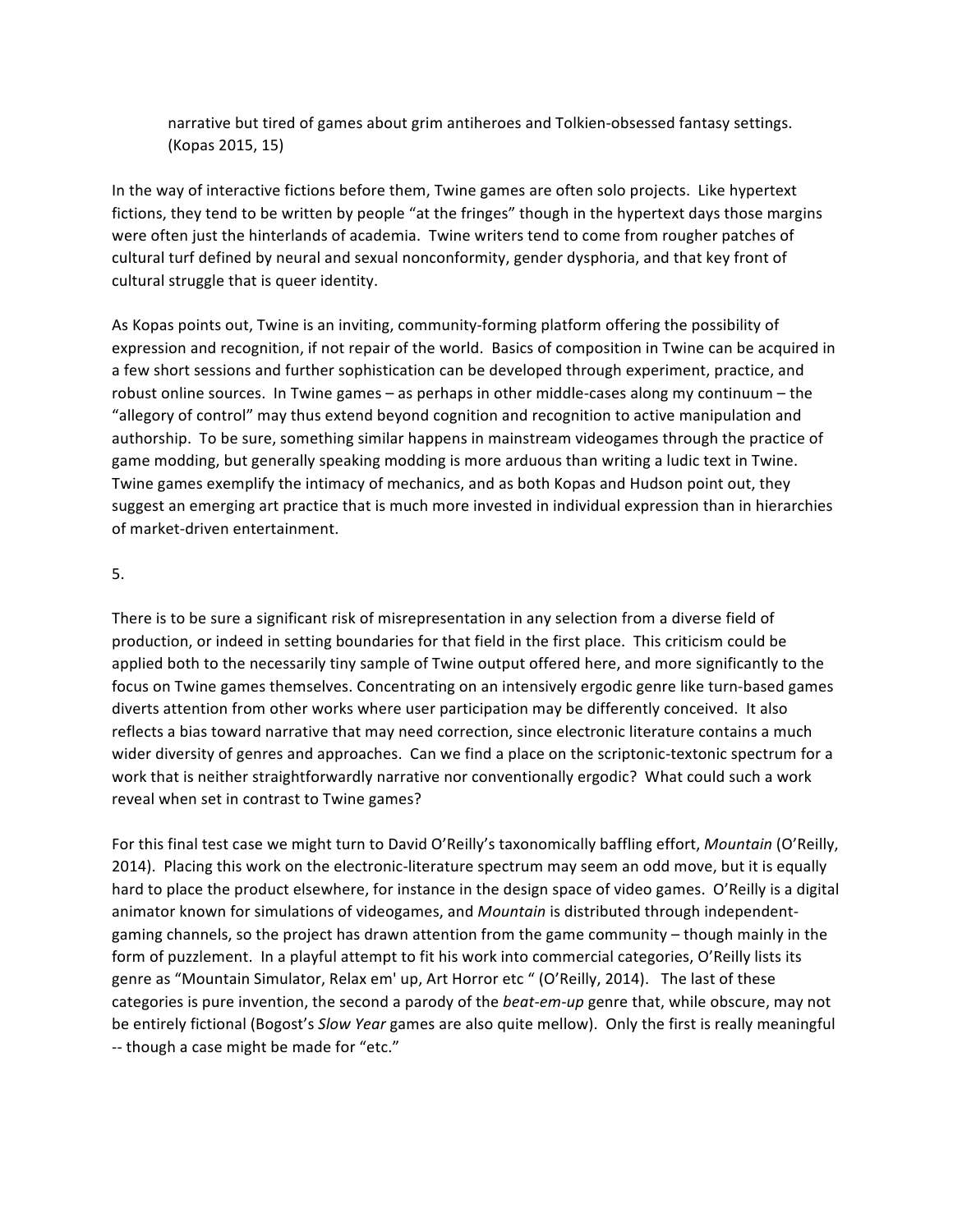*Mountain* is much more ontological than ludological. It simulates being a mountain, at least within a fantasy world reminiscent of certain Roger Dean prog-rock album covers from the 1970s. We are asked to identify with a stylized mountain floating in a bubble of air surrounded by outer space. What we do with this *mise-en-scene* takes some explaining. The program opens by asking us to draw free-form sketches in response to certain numinous prompts (e.g., "YOUR EARLIEST MEMORY"), but how this activity affects what follows  $-$  if at all  $-$  remains mysterious.

What follows in fact has more to do with Ellison's mechanics of intimacy (in a rather strange way) than it does with the non-intimate mechanics of ordinary games. We are asked to identify with a huge hunk of rock floating in space. However object-like, our mountainous avatar is nonetheless sentient. Apparently self-aware, Mountain may express itself in large block letters (e.g., "I'M DEEPLY CONNECTED WITH THIS BRILLIANT MORNING"; "I SEE MYSELF INSIDE THIS SWEET DAY"; "WHY AM I ALONE?"; "BOOORIINNG"). Since these statements appear typographically, the work qualifies at least minimally as electronic literature, perhaps as a strange second cousin of chatterbots. Though we might therefore ask how *Mountain* fits into the schema proposed here, we should probably first say a bit more about how the work fails to fit any model of a videogame. At one point in his essay about the program, Bogost notes that it is more like a (technically bad) screen saver than a game (Bogost, 2014). Indeed, using Bogost's interpretive framework of unit operations, we might say the unit operation of *Mountain* is something like *witness, empathize*, or most accurately, *exist*. The user/player can zoom and rotate the view. S/he can passively observe the passing of day-night cycles and seasons marked by snowfall and changes in the Mountain's population of trees. Mountainous musings can be elicited by pressing the period key. Otherwise, though, the user experience of *Mountain* is notably non-interactive. In some versions the software includes a menu item marked "CONTROLS," which brings up a screen that declares "NONE."

*Mountain* does contain certain possibilities for incident, if not narrative. The godlike Mountain ultimately proves mortal. Your avatar can and eventually will suffer some cosmic trauma and turn into dead rock. During its long simulated lifespan, your Mountain can also become the target of various gigantic objects - thumbtacks, paperclips, park benches, filing cabinets, coffee mugs, just to name a few  $-$  that come flying in from the void of space. Sometimes these objects simply sail by, but on occasion they will sink into the Mountainous soil and remain until displaced by other objects, or until they somehow subside or evaporate. Whether these occurrences form the basis of any kind of story is debatable. Is *stuff happens* a story? Can *exist* really be a unit operation? To the extent we are asked to identify with Mountain, it is perhaps a mechanic of intimacy – like the *tamagotchis* of old, *Mountain* tends to promote very long periods of intense attention. More important, though, the mysteries of being Mountain also bear upon the intimacy of mechanics. If the periodic bombardments of *Mountain* reveal no consoling thread of causality, they nonetheless motivate what may be for this paper the ultimate question: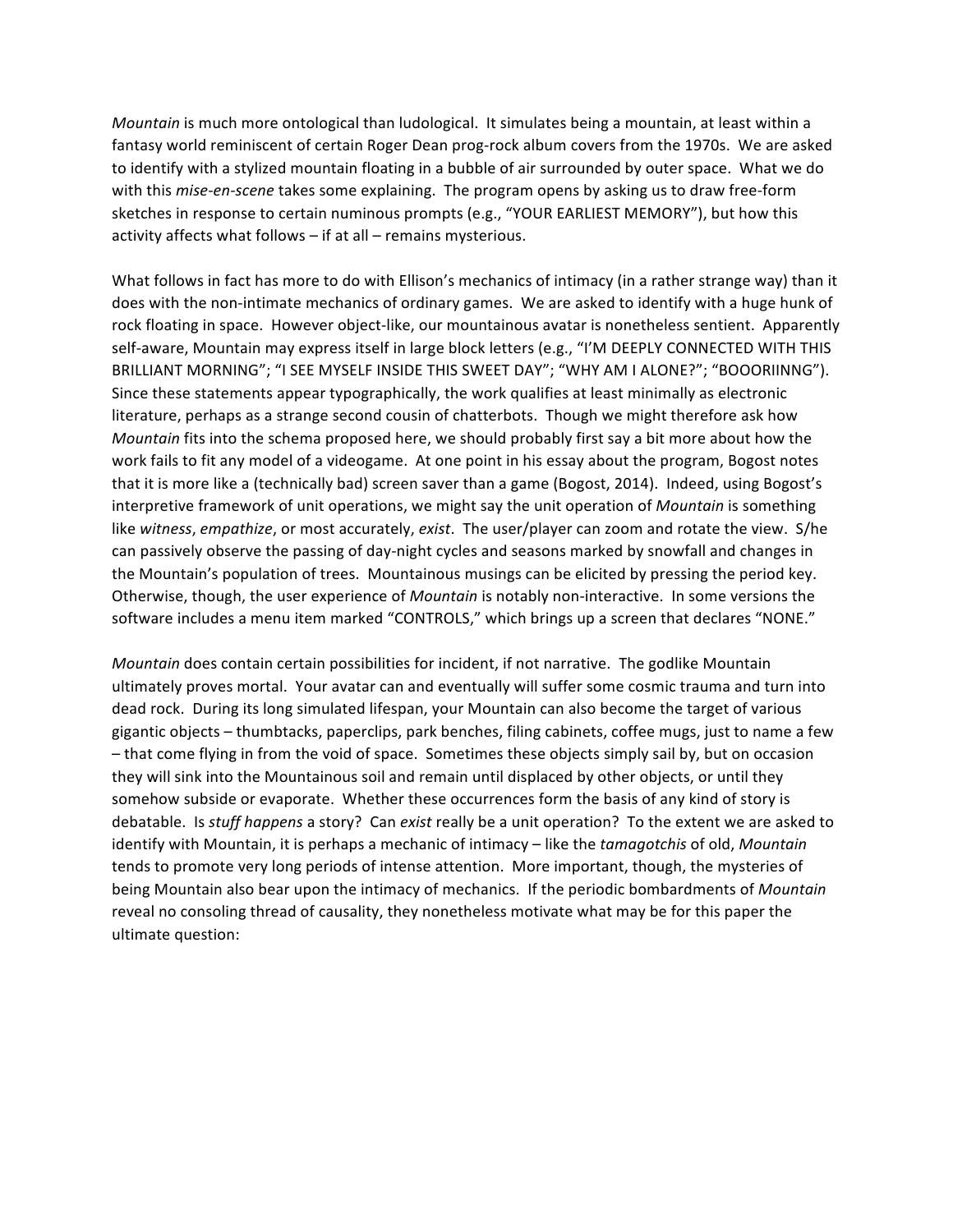

Good question. Dubious claims to wisdom aside, our species might be more accurately named *Homo* explicator: given any kind of mystery we seek relentlessly for motive and mechanism. That is how we make gods out of mountains and dietary laws from bad experiences with shellfish, not to mention pogroms, witch-hunts, vaccine hysterias, and the Paleo diet. Art may indeed never be far from horror, especially when it touches human nature. *Mountain* is in its own way a videogame for humans, a curiously timeless, irrational void that incites the itch of reason. Where do all those things come from?

Various theories can be advanced about our Mountain's cascade of impactors, which tends to differ notably from session to session and player to player. Perhaps the software performs an inventory of our hard drive, yielding a preponderance of utilitarian objects if we store mainly e-mail and spreadsheets, or implements of play if we have a lot of games. (Who knows what will happen on a machine crammed with porn.) On the other hand, maybe the barrage of things is determined by those free-form drawings we create when the program launches. Just as plausibly the selection is more or less random. There is no way to falsify or verify any of these theories at the level of (quasi-) game play, and unlike in Twine games, underlying code is not ready to hand. We see what we see. Mountain exists and experiences. We share this experience with a certain intimacy for as long as the charm lasts.

Yet the question of origins -- WHERE DOES EVERYTHING COME FROM? - does have one obvious, inevitable answer in the field of electronic literature (and ergodic art in general): anything brought to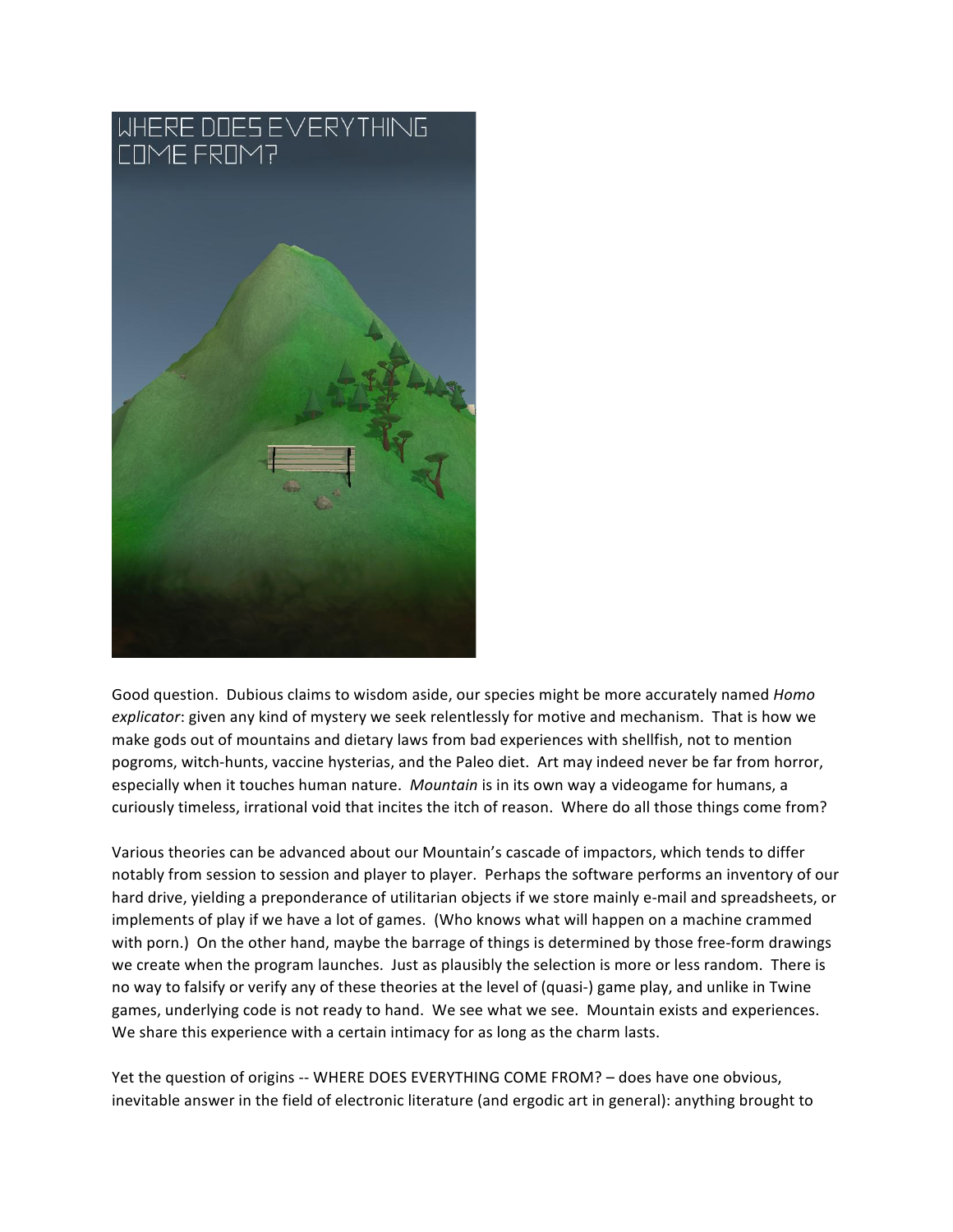the screen as scripton arises from the textonic domain. Everything traces in some way back to code (or *the* code). So even an artwork that replaces the dire rationality of most computer games with zen-like meditation, a work that seems equally far from narrative and ergodic engagement, can still be understood as a curious negotiation between seen and unseen, between experience and underlying logics. As Bogost says after further reflection:

The "you" in "you are mountain" doesn't refer to the terraformed 3-D game object, at all. Instead, it's the game itself. You are not mountain; rather, you are Mountain. You play as the abyss between the human and the alpine. (Bogost, 2015, pTk)

*Mountain* delivers a particular mechanic of object-oriented intimacy, and the intimate, undisclosed mechanics that animate the world of objects. It doesn't take a story-driven game or even a set of explicit puzzles to evoke this underlying principle. Wherever we find ourselves in the space of electronic literature, whether at scriptonic or textonic edges or more likely in the weird middle, the cosmogenic question is our surest guide. Where does everything come from? Look to the code, if you can find it. If you cannot, you might wonder why. What does it all mean? That answer can be found in the world of hierarchy and conflict, of art and horror, to which imagination is ultimately tethered. Go ask the Mountain.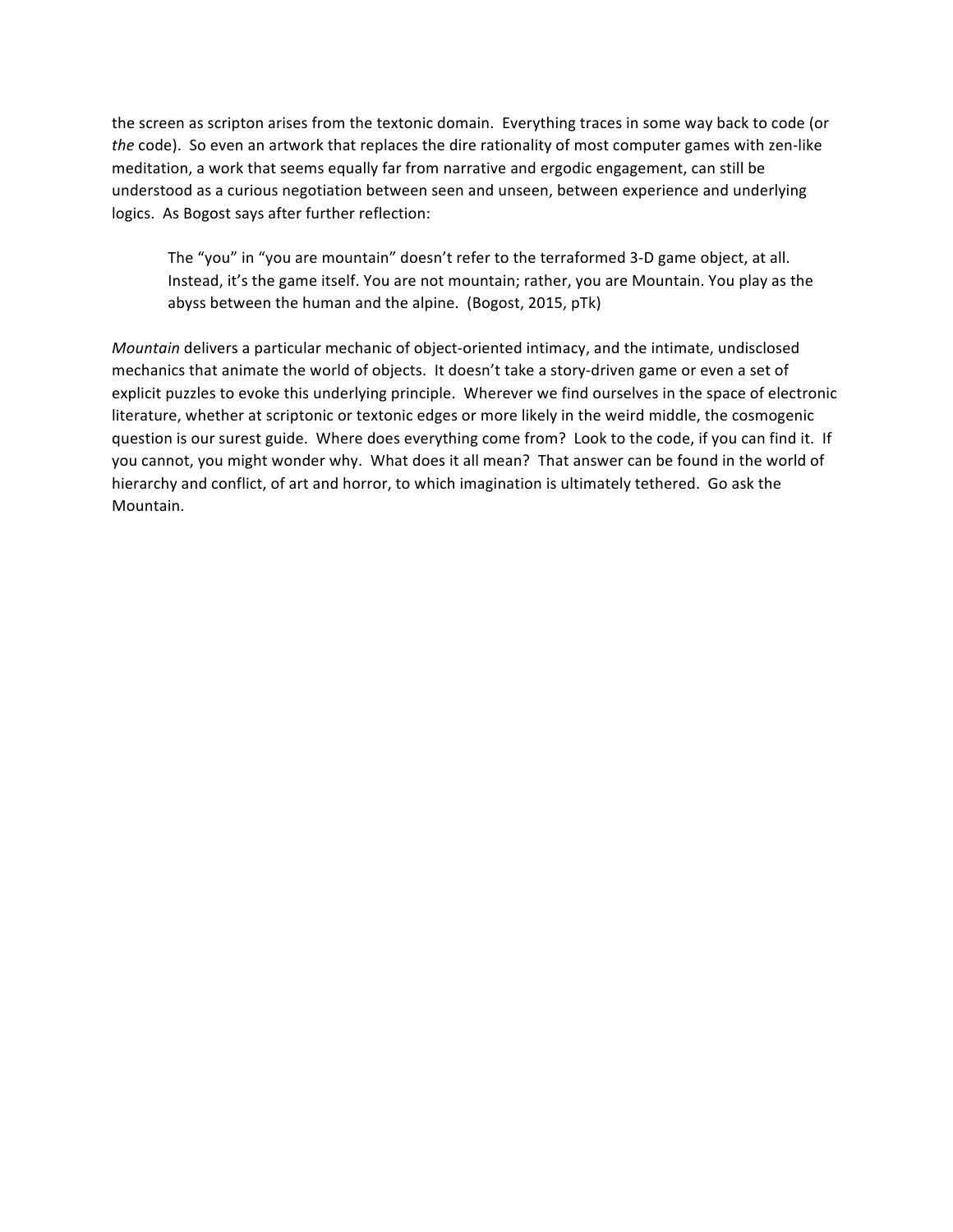## **WORKS CITED**

Aarseth, Espen. *Cybertext: Perspectives on Ergodic Literature*. Baltimore, MD: John Hopkins University Press, 1997.

Anthropy, Anna. *The Hunt for the Gay Planet.* http://www.auntiepixelante.com/gayplanet/

Auden, Wystan Hugh. "In memory of WB Yeats." Collected Poems (1979): 247-49.

Baldwin, Charles. The internet unconscious: on the subject of electronic literature. Bloomsbury, 2015.

Bogost, Ian. *Unit operations: An approach to videogame criticism*. MIT Press, 2008.

Bogost, Ian. "You are Mountain." The Atlantic [online], July 17, 2014. Accessed June 26, 2016.

Bogost, Ian. How to Talk About Videogames. U. Minnesota Press, 2015.

Breeze, Mez. *\_cross.ova.ing* ][4rm.blog.2.log][..." In *Electronic Literature Collection, Volume 1*, edited by N. Hayles et al. Cambridge, MA: Electronic Literature Organization. http://collection.eliterature.org/1/ (accessed August 24, 2015).

Carpenter, J.R. *Generation(s)*. Traumawien, 2010.

Chamberlain, William. The policeman's beard is half constructed. Warner Books, 1984.

Drucker, Johanna. What is? Nine epistemological essays. Cuneiform Press, 2013.

Galloway, Alexander. *Gaming: Essays in Algorithmic Culture*. Minneapolis: U. Minnesota Press, 2006.

Galloway, Alexander. Protocol: How Control Exists after Decentralization. Cambridge: The MIT Press, 2004.

Goldsmith, Kenneth. "3,758 Page Pirated Poetry Anthology." Poetry Foundation. October 3, 2008. http://www.poetryfoundation.org/harriet/2008/10/3785-page-pirated-poetry-anthology/.

Goldsmith, Kenneth. *Uncreative writing: Managing language in the digital age*. Columbia University Press, 2011.

Hayles, N. Katherine. "Print is Flat, Code is Deep: The Importance of Media-Specific Analysis." Poetics *Today* 25.1 (2004): 67-90.

Hayles, N. Katherine. *Electronic Literature: New Horizons of the Literary*. South Bend, IN: Notre Dame University Press, 2008.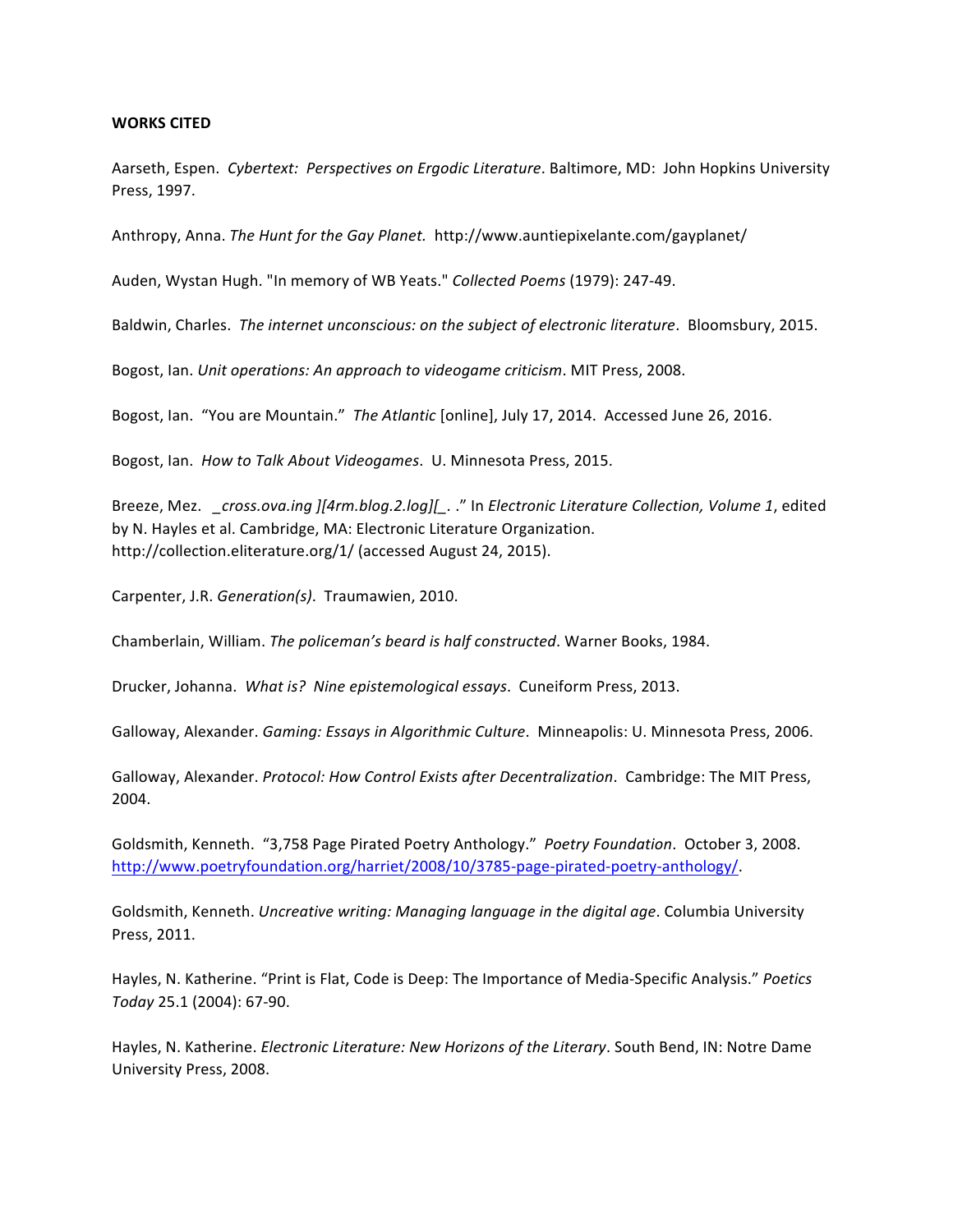Hudson, Laura. "Twine, the Video-Game Technology for All." *New York Times*. November 19, 2014. http://www.nytimes.com/2014/11/23/magazine/twine-the-video-game-technology-for-all.html?\_r=0 (accessed August 5, 2015).

Jackson, Shelley. "Stitch Bitch: The Patchwork Girl." MIT Communications Forum [undated]. http://web.mit.edu/comm-forum/papers/jackson.html.

Joyce, Michael. Afternoon: a story. Watertown, MA: Eastgate Systems, Inc., 1990.

Kopas, Merritt. Videogames for Human: Twine Authors in Conversation. New York: Instar Books, 2015.

Joyce, Michael. *Samplers: Nine Vicious Little Hypertexts*. Watertown, MA: Eastgate Systems, Inc., 2008.

Marino, Mark. Living Will. http://markcmarino.com/tales/livingwill.html.

McDaid, John. Uncle Buddy's Phantom Funhouse. Watertown, MA: Eastgate Systems, Inc., 1993.

McLaughlin, Stephen and Jim Carpenter. *Issue 1*. Self-published, 2008. [No longer accessible on the Internet.]

Memmot, Talan. "Lexia to Perplexia." In *Electronic Literature Collection, Volume 1*, edited by N. Hayles et al. Cambridge, MA: Electronic Literature Organization. http://collection.eliterature.org/1/ (accessed August 24, 2015).

Meretzky Steve. A Mind Forever Voyaging. Cambridge, MA: Infocom, 1985.

Montfort, Nick. "Toward a Theory of Interactive Fiction." Archives & Social Studies: A Journal of Interdisciplinary Research. Vol. 1, no. 0 (March 2007). 193-235.

Montfort, Nick. World Clock. Cambridge, MA: Bad Quarto, 2014.

Montfort, Nick. #!. New York: Counterpath Press, 2014.

Montfort, Nick et al. *Taroko Gorge.* In *Electronic Literature Collection, Volume 3*, edited by L. Flores et al. Cambridge, MA: Electronic Literature Organization. http://collection.eliterature.org/3/ (Retrieved March 3, 2016).

Montfort, Nick and Stephanie Strickland. "Cut to Fit the Tool-Spun Course." Digital Humanities *Quarterly*. 7.1 (2013) http://www.digitalhumanities.org/dhq/vol/7/1/000149/000149.html Retrieved March 3, 2016).

Montfort, Nick and Stephanie Strickland. "Sea and Spar Between." Dear Navigator http://www.saic.edu/webspaces/portal/degrees\_resources/departments/writing/DNSP11\_SeaandSpar Between/ (Retrieved March 3, 2016).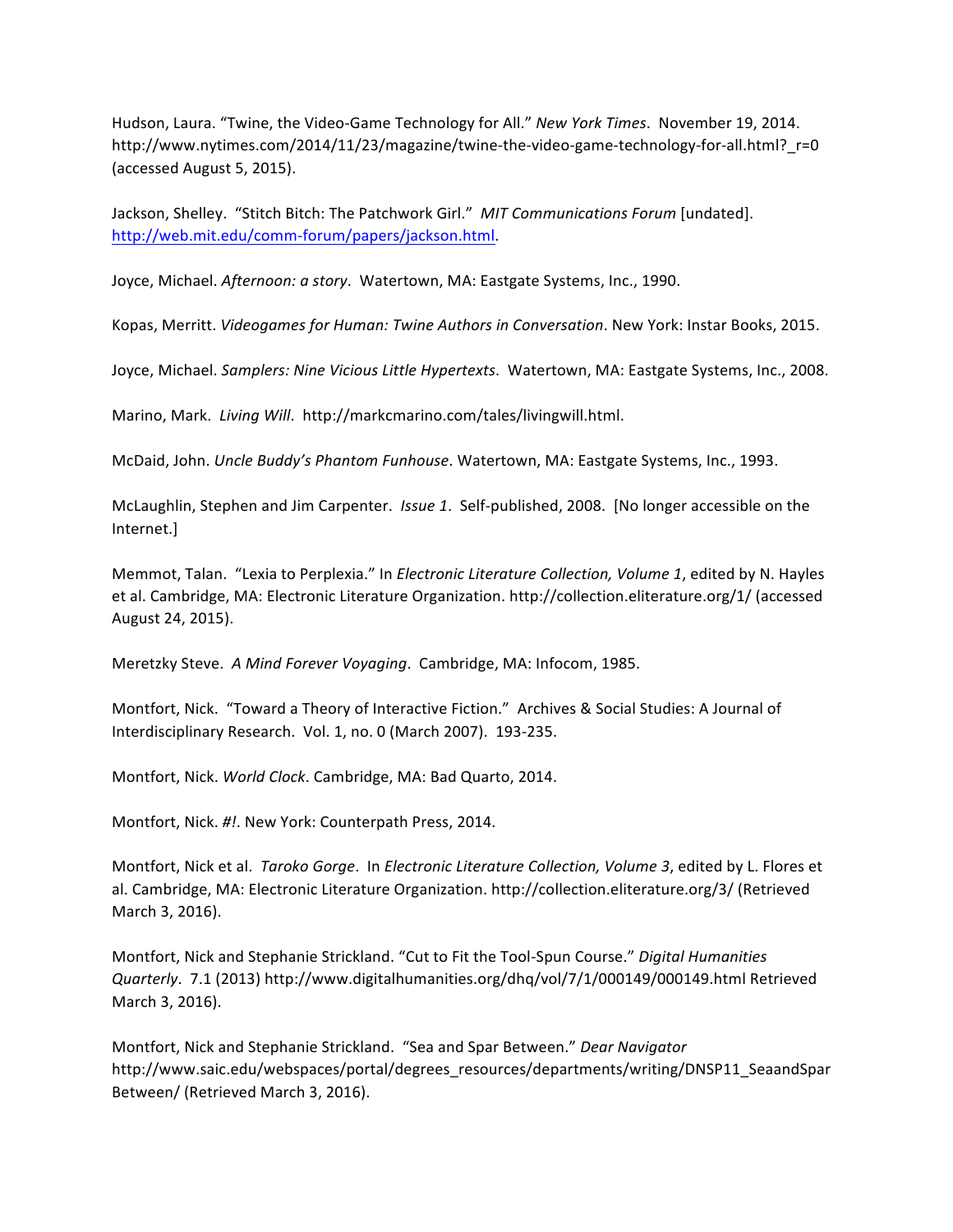Moulthrop, Stuart. "Reagan Library." *Gravitational Intrigue: A Little Magazine Publication."* Vol. 22cd.: May, 1999.

Moulthrop, Stuart. "Under Language." Iowa Review Web, Spring, 2008.

Murray, Janet. *Hamlet on the Holodeck: The Future of Narrative in Cyberspace.* New York: Basic Books, 1997.

Nelson, Jason. "Game Game Game and Again Game." In *Electronic Literature Collection, Volume 2*, edited by L. Borras et al. Cambridge, MA: Electronic Literature Organization. http://collection.eliterature.org/2/ (accessed March 3, 2016).

*Mountain*. David O'Reilly. Steam. 2-14. Video game.

Porpentine. *Howling Dogs.* http://aliendovecote.com/uploads/twine/howling%20dogs.html#2m (accessed March 3, 2016).

Porpentine, Ultra Business Tycoon III. http://aliendovecote.com/uploads/twine/tycoon/crime.html (accessed March 3, 2016).

Porpentine, "Creation under capitalism and the Twine revolution," Nightmare mode, November 25, 2012.

Pressman, Jessica. "The Strategy of Digital Modernism: Young-Hae Chang Heavy Industries' Dakota." *Modern Fiction Studies Volume 54, Number 2, Summer 2008. 302-326.* 

Squinkifer, Dietrich. "Quing's quest VII: the death of video games." Self-published: http://squinky.me/quing. Accessed June 26, 2016.

Queneau, Raymond. *Cent mille milliards de poèmes*. Gallimard, 1961.

Quinn, Zoe, Patrick Lindsey, and Isaac Schankler. *Depression Quest*. http://www.depressionquest.com/ (Retrieved March 3, 2016).

Racter [and William Chamberlain]. The Policeman's Beard is Half Constructed: Computer Prose and Poetry by Racter. New York: Warner Brothers, 1984.

Reed, Aaron A. Blue Lacuna: An Interactive Novel. http://blue-lacuna.textories.com/ (Retrieved March 3, 2016).

Short, Emily. "Savoir Faire." In *Electronic Literature Collection, Volume 1*, edited by N. Hayles et al. Cambridge, MA: Electronic Literature Organization. http://collection.eliterature.org/1/ (accessed March 3, 2016).